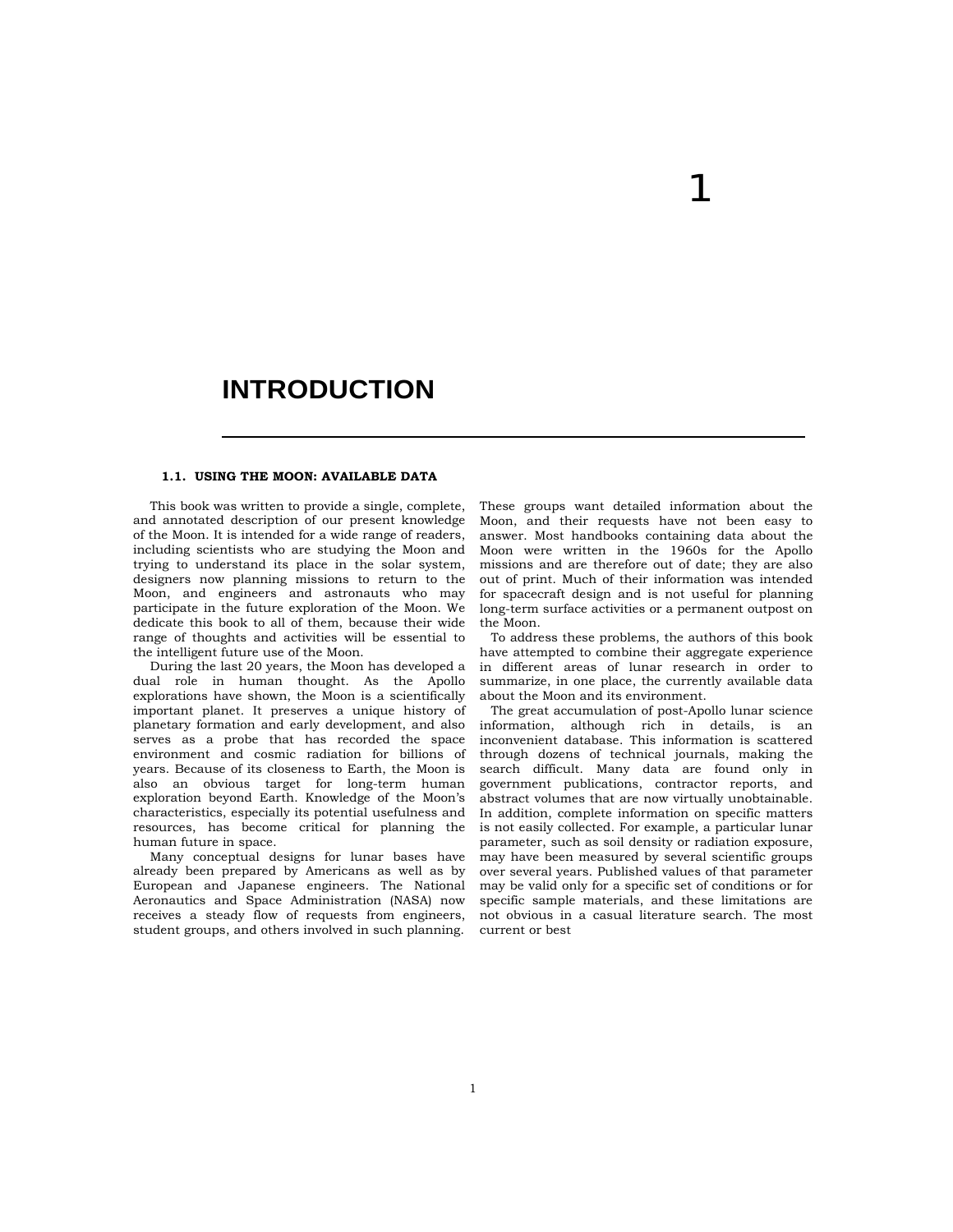available measurement may have been published in a journal that is not readily accessible. It is not uncommon for errors to be found years after the original data appear, but the corrections are difficult to discover, even if they were formally published.

The data are separated into individual chapters by topic, and the goal has been to make each chapter independent, so that a minimum of cross-referencing is required to extract the data. Within each chapter the data are presented in their scientific context, and the limitations are described so that the reader can make the best use of the data. Extensive references have been included for access to the original scientific and technical literature. Finally, much remains to be discovered about the Moon, and the authors have tried to identify areas where data are lacking, rather than to leave such subjects unmentioned.

## **1.2. THE CONTENTS OF THIS BOOK**

The substantive parts of this sourcebook begin in Chapter 2 with a summary of lunar exploration, a description of the sample collections that have resulted from this exploration, and a brief summary of the new ideas on lunar origin and evolution that have resulted from exploration and sampling.

Chapter 3 focuses on the lunar environment as a set of boundary conditions for the designer. Values for physical parameters of the lunar surface are presented. The critical data on radiation and temperature are also covered. This information is adequate for planning a wide variety of surface operations.

Chapter 4 discusses the large-scale geologic processes that have shaped the surface of the Moon. Foremost are the impact craters that cover the face of the Moon. Every piece of lunar real estate has been affected by cratering, whether it is part of a crater or has been blanketed by impact ejecta. Another major mechanism of terrain formation is volcanic eruption. Lava flows tend to occur in the gigantic impact basins excavated much earlier in the history of the Moon. In many of the maria there are ridges and domes of apparent tectonic origin, formed by compressive stresses associated with cooling and settling of the vast volcanic plains.

Careful study of lunar minerals, rocks, and soils is a primary tool for deciphering the history and structure of the Moon, and Chapters 5 through 7 summarize the great body of data that has been collected on lunar materials. Lunar minerals are discussed in Chapter 5. Chapter 6 begins with the description of lunar igneous rocks that crystallized from magmas (a process also common on Earth) and then covers the many rocks created by impacts, such as impact breccias and impact melt rocks.

Sedimentary rocks and water-bearing minerals are absent on the Moon because of the total absence of water. On the other hand, the fragmentary debris (regolith) blanketing the Moon is an impact-formed "physical weathering" product unknown on the Earth, having its own set of physical and chemical properties. These are described in Chapter 7.

Chapter 8 first relates the well-studied chemistry of the Apollo samples to the important primordial processes of planetary accretion and the subsequent differentiation of the lunar crust to produce the lunar highlands. In a concise format, this chapter then illustrates where each chemical element of interest can be found on the Moon, as well as the range of its abundance. The rarity of volatile elements in lunar materials exacerbates the problem of supporting life and industry there. However, the Apollo missions sampled only a small part of the lunar surface and it is possible that isolated concentrations of volatile elements or ores do occur somewhere on the Moon. Insights gained from our partial knowledge of lunar geochemistry can direct the exploration needed to find important resources.

Although most studies of the Moon have been carried out for purely scientific objectives, ongoing lunar operations will require engineering data. Such data will be necessary for planning lunar bases. Chapter 9 reviews the physical quantities that characterize the lunar surface environment. The geotechnical information comes from the work of the few civil engineers who participated in lunar exploration. These data come both from measurements made on the lunar surface and from measurements made on returned samples. The collection of engineering measurements was overshadowed by exciting scientific discoveries, but the engineering studies now assume new importance. The thermal, optical, and electromagnetic parameters come from astronomical and remote-sensing investigations coupled with a few lunar surface experiments and many laboratory studies of returned samples. The values derived from very-large-scale remote measurements do not always agree with data taken on specific samples because the techniques differ and the lunar environment cannot be reproduced exactly in the laboratory. Therefore, the experimental conditions and constraints are described in the text to aid the reader in interpreting the data properly for any given application.

Exploration produces maps; development requires them. Chapter 10 summarizes the lunar maps derived from quantitative spectral imaging, astronomical measurements, and orbital remote sensing. Even the casual reader will note the startling lack of completeness in the information. Mars is more completely photomapped than the Moon, and the